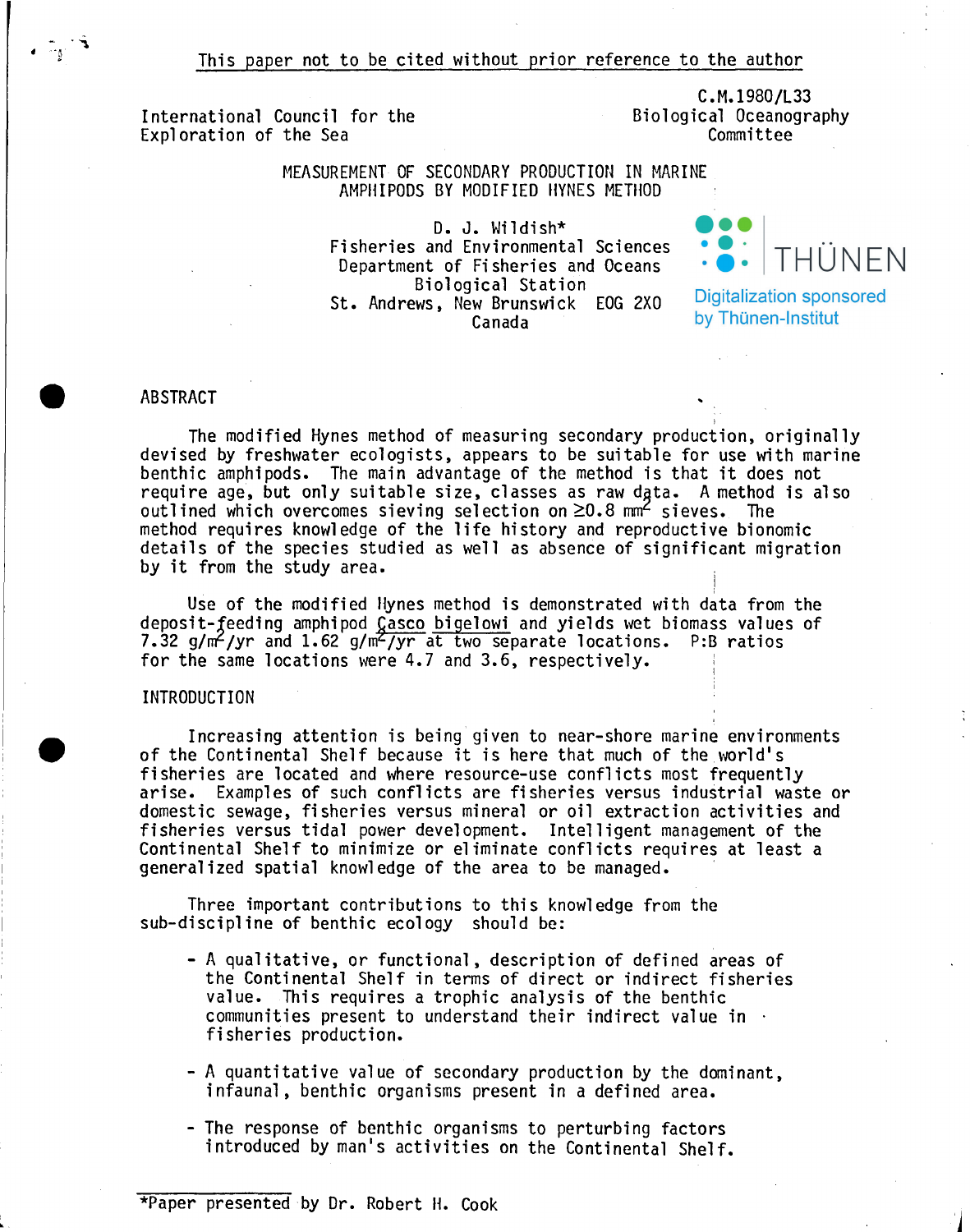This paper is concerned with a practical method of achieving the second objective; that of measuring secondary, heterotrophic production by sublittoral organisms, particularly amphipods. This latter group (Class Crustaeea, Order Amphipoda) has largely been ignored in making estimates of production and annual turnover ratios (Wildish and Peer, in prep.) and yet are often dominant benthic organisms as well as being an important component of the diet of bottom-feeding fish.

Three difficulties have to be overcome in making estimates of secondary production for amphipods. These are:

- Size selectivity of the sieve mesh used. Thus, small juveniles are not adequately sampled with an  $0.8$  mm<sup>2</sup> mesh sieve until they beeome 4-5 mm in body length.
- The difficulty of determining amphipod age other than by arbitrary size-class analysis (see Fig. 1.).
- The possibility of migration to, or from, the sample area studied.

The purpose of this paper is to deseribe a method whieh overeomes the first two of these diffieulties and involves ealeulation of initial population density of the cohort by multiplying ovigerous female density by the mean<br>brood number and use of the modified Hynes method to determine production. The Hynes method does not require age cohort analysis, although it does depend on a detailed knowledge of reproductive bionomics and life history. The Hynes method has been widely used and modified by freshwater ecologists (Hynes and Coleman 1968; Hamilton 1969, Benke 1979; Waters 1979).



Fig. 1. Size classes, as length of the exopodite of the first pleopod (pl<sup>1</sup>) in micrometer units (1 unit = 0.025 mm), and estimated or observed density of two populations of Casco bigelowi.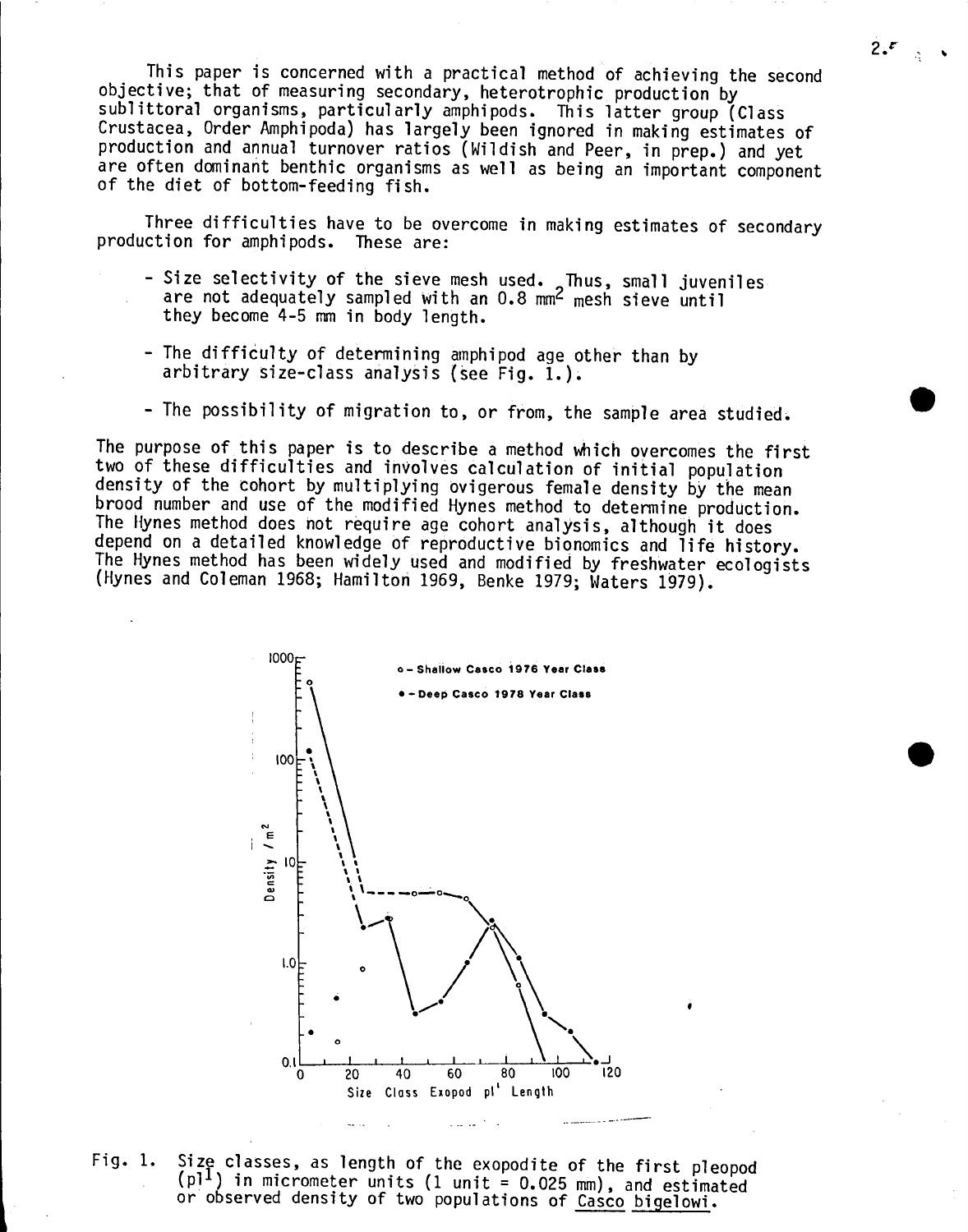## MATERIALS AND METHODS

Two sampling locations were used as follows:

,,'.

- "Shallow" location. 45°09.3'N, 66°57.5'W in the Digdeguash estuary.<br>The location was recognized by shore landmarks and 15-18 replicate grabs were taken on each of 11 trips from an anchored vessel between Ju1y 1977 and November 1979. Samp1ing depth varied between 4 to 12 meters depending on the stage of the tide (see  $#32$  in Wildish et al. 1980).

- "Deep location." 44°55.7'N, 66°32.5'W in the Bay of Fundy. This 10cation was marked with a permanent1y moored buoy to which the research vesse1 tied up during sampling. Ten to 20 rep1icate grabs were taken on each of the five sampling trips. Sampling depth ranged from 73-80 meters.

Grab samples were taken with the Hunter grab (Hunter and Simpson 1976) which has an 0.1  $m<sup>2</sup>$  opening (31 x 31 cm), maximum digging depth of 16 cm and full volume of up to 16 litres of sediment slurry. Individual<br>replicates were sieved on a 0.8 mm<sup>2</sup> mesh and sorted when thev were replicates were sieved on a  $0.8 \text{ mm}^2$  mesh and sorted when they were transferred to 30% ethanol.

Individual amphipods were examined under a binocular microscope at 16-45X magnification, the first pleopod removed and mounted flat on a slide and the outer ramus or exopodite measured by micrometer. Length measurements are in micrometer units (1 unit = 0.025 mm). The eggs of individual ovigerous fema1es were counted where a complete brood was present and other reproductive data co1lected as described by Wi1dish (1980). Wet weights of individual Casco were determined on subsamples after lightly b10tting the ethano1-preserved specimens. Body 1ength was also measured in these individuals on the stretched 1ength from the tip of the telson to the anterior part of the cepha10n.

# RESULTS

#### Shallow location

The size/frequency histograms for temporal sampling at this location<br>shown) are based on 238 replicates and 502 individual Casco. Size (not shown) are based on 238 replicates and 502 individual Casco. sampling bias was evident up to pleopod 1 exopodite lengths of  $\sim$  40 micrometer units (Fig.  $1$ ). This is caused both by loss on the sieve and because the smaller juveniles live deeper in the sediment (see Wi1dish 1980) and are inadequate1y samp1ed by the grab.

The initial population size is estimated as follows: for the July 1977 sampling date, there were 11 ovigerous females/ $m<sup>2</sup>$  with a mean body 1ength of 19.5 mm. From the relationship previously determined (Wildish 1980) re1ating body 1ength (X) against number of eggs per brood (Y): Y =51. Thus, 51 x 11 = 561 is the initial population size entered in Fig. 1 and the next three size-class densities are estimated as in Fig. 1 and the resu1ts entered in Tab1e lA with the observed densities of other size groups.

Mean wet weight biomass on a subsample of the population was determined as a function of the first pleopod, exopodite length (Fig. 2). The relationship is logarithimic and the mid-size class weight from the graph for each of the size groups is entered in Table 1A.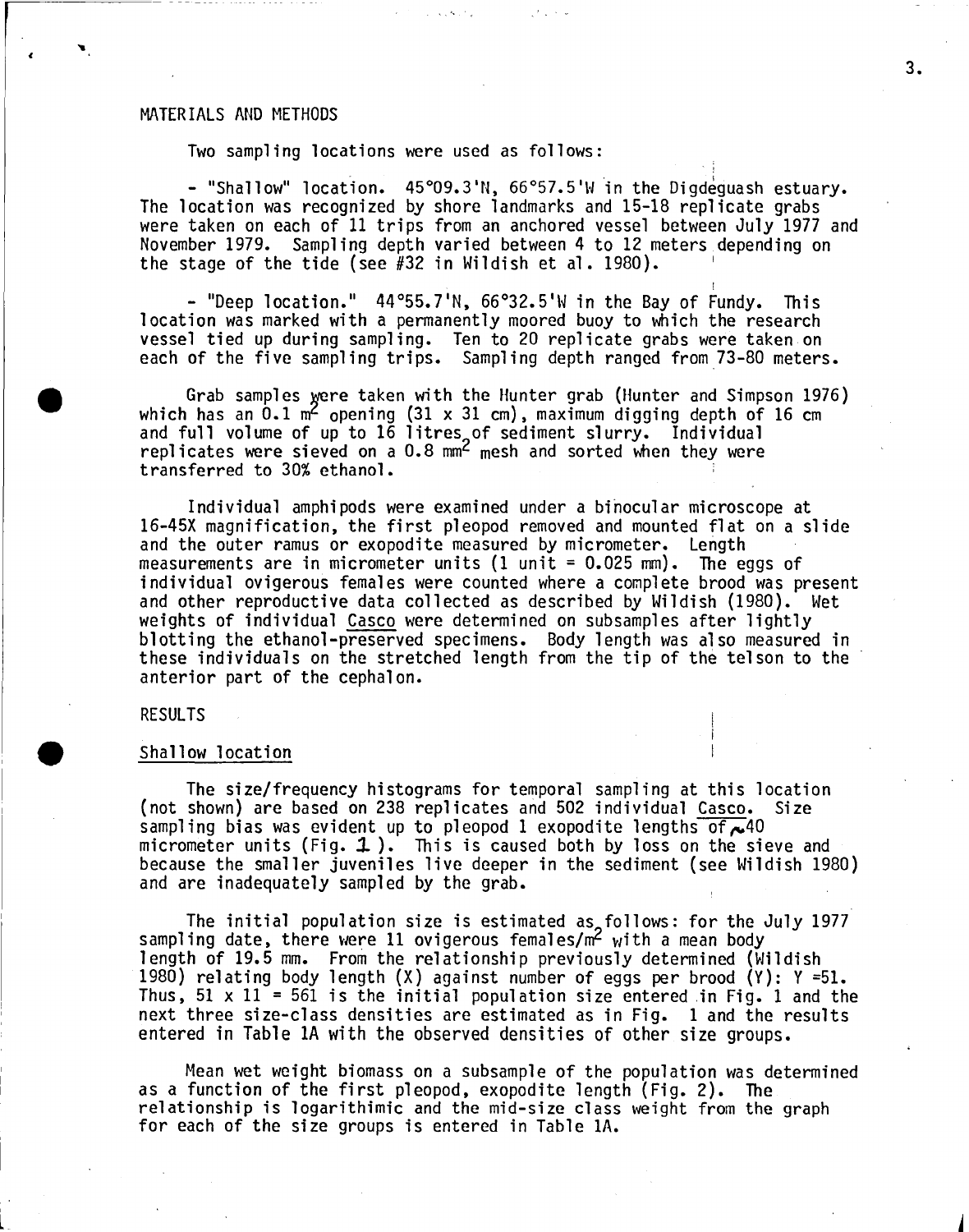| A                                                                                                                                                        |                                                                                     |                                                                                                 |                                                                                                         |                                                                                            |                                                                                              |                                                                                                          |                                                                      |                                                                                                                                  |
|----------------------------------------------------------------------------------------------------------------------------------------------------------|-------------------------------------------------------------------------------------|-------------------------------------------------------------------------------------------------|---------------------------------------------------------------------------------------------------------|--------------------------------------------------------------------------------------------|----------------------------------------------------------------------------------------------|----------------------------------------------------------------------------------------------------------|----------------------------------------------------------------------|----------------------------------------------------------------------------------------------------------------------------------|
| 1                                                                                                                                                        | $\overline{c}$                                                                      | 3                                                                                               | 4<br>mg                                                                                                 | 5<br>g/m <sup>2</sup>                                                                      | 6<br>mg                                                                                      | $\overline{\mathcal{L}}$<br>g/m <sup>2</sup>                                                             | 8                                                                    | 9<br>g/m2                                                                                                                        |
| $0 - 0.9$<br>$1 - 1.9$<br>$2 - 2.9$<br>$3 - 3.9$<br>$4 - 4.9$<br>$5 - 5.9$<br>$6 - 6.9$<br>$7 - 7.9$<br>$8 - 8.9$                                        | (561)<br>(55)<br>(5)<br>(4.90)<br>4.75<br>5.00<br>4.29<br>2.23<br>0.59              | 506<br>50<br>0.10<br>0.15<br>$-0.25$<br>0.71<br>2.06<br>1.64<br>0.59                            | (0.5)<br>3.2<br>10.0<br>22.0<br>38.0<br>57.0<br>82.0<br>115.0<br>160.0<br>(230.0)                       | 0.281<br>0.176<br>0.050<br>0.108<br>0.181<br>0.285<br>0.352<br>0.256<br>0.094              | 1.9<br>6.6<br>16.0<br>30.0<br>47.5<br>69.5<br>98.5<br>137.5<br>195.0                         | 0.961<br>0.330<br>0.002<br>0.005<br>$-0.012$<br>0.049<br>0.203<br>0.226<br>0.115                         | 9<br>9<br>9<br>9<br>9<br>9<br>9<br>9<br>9                            | 8.6490<br>2.9700<br>0.0180<br>0.0450<br>$-0.108$<br>0.441<br>1.827<br>2.034<br>1.035                                             |
| B                                                                                                                                                        |                                                                                     |                                                                                                 |                                                                                                         |                                                                                            |                                                                                              |                                                                                                          |                                                                      |                                                                                                                                  |
| $\mathbf 1$                                                                                                                                              | $\overline{c}$                                                                      | 3                                                                                               | 4<br>mg                                                                                                 | 5<br>$mg/m^2$                                                                              | $\boldsymbol{6}$<br>mg                                                                       | $\overline{7}$<br>$mg/m^2$                                                                               | 8                                                                    | 9<br>$g/m^2$                                                                                                                     |
| $0 - 0.9$<br>$1 - 1.9$<br>$2 - 2.9$<br>$3 - 3.9$<br>$4 - 4.9$<br>$5 - 5.9$<br>$6 - 6.9$<br>$7 - 7.9$<br>$8 - 8.9$<br>$9 - 9.9$<br>$10 - 10.9$<br>11-11.9 | (120)<br>(15)<br>2.2<br>2.8<br>0.3<br>0.4<br>1.0<br>2.8<br>1.1<br>0.3<br>0.2<br>0.1 | 105.0<br>12.8<br>$-0.6$<br>2.5<br>$-0.1$<br>$-0.6$<br>$-1.8$<br>1.7<br>0.8<br>0.1<br>0.1<br>0.1 | (0.5)<br>1.4<br>4.0<br>9.0<br>14.0<br>23.0<br>35.0<br>51.0<br>69.0<br>89.0<br>112.0<br>135.0<br>(160.0) | 60.0<br>21.0<br>8.8<br>25.2<br>4.2<br>9.2<br>35.0<br>142.8<br>75.9<br>26.7<br>22.4<br>13.5 | 1.0<br>2.7<br>6.5<br>11.5<br>18.5<br>29.0<br>43.0<br>60.0<br>79.0<br>100.5<br>123.5<br>147.5 | 105.0<br>34.6<br>$-3.9$<br>28.8<br>$-1.9$<br>$-17.4$<br>$-77.4$<br>102.0<br>63.2<br>10.1<br>12.4<br>14.8 | 12<br>12<br>12<br>12<br>12<br>12<br>12<br>12<br>12<br>12<br>12<br>12 | 1.2600<br>0.4152<br>$-0.0468$<br>0.3456<br>$-0.0228$<br>$-0.2088$<br>$-0.9288$<br>1.2240<br>0.7584<br>0.1212<br>0.1488<br>0.1776 |

Table 1. Modified Hynes estimate of production for Casco bigelowi. A. Shallow location. B. Deep location. The numbered column captions are given at the bottom of the table.

1. Size group, 2. Density as *No/m2,* 3. Loss at each si ze, 4. Mean biomass, 5. Standing crop, 6. Converison biomass, 7. ßiomass lost, 8. Number of times 10ss occurs, 9. Production.

 $\mathcal{A}$ 

r 4.

•

 $\mathbf{I}$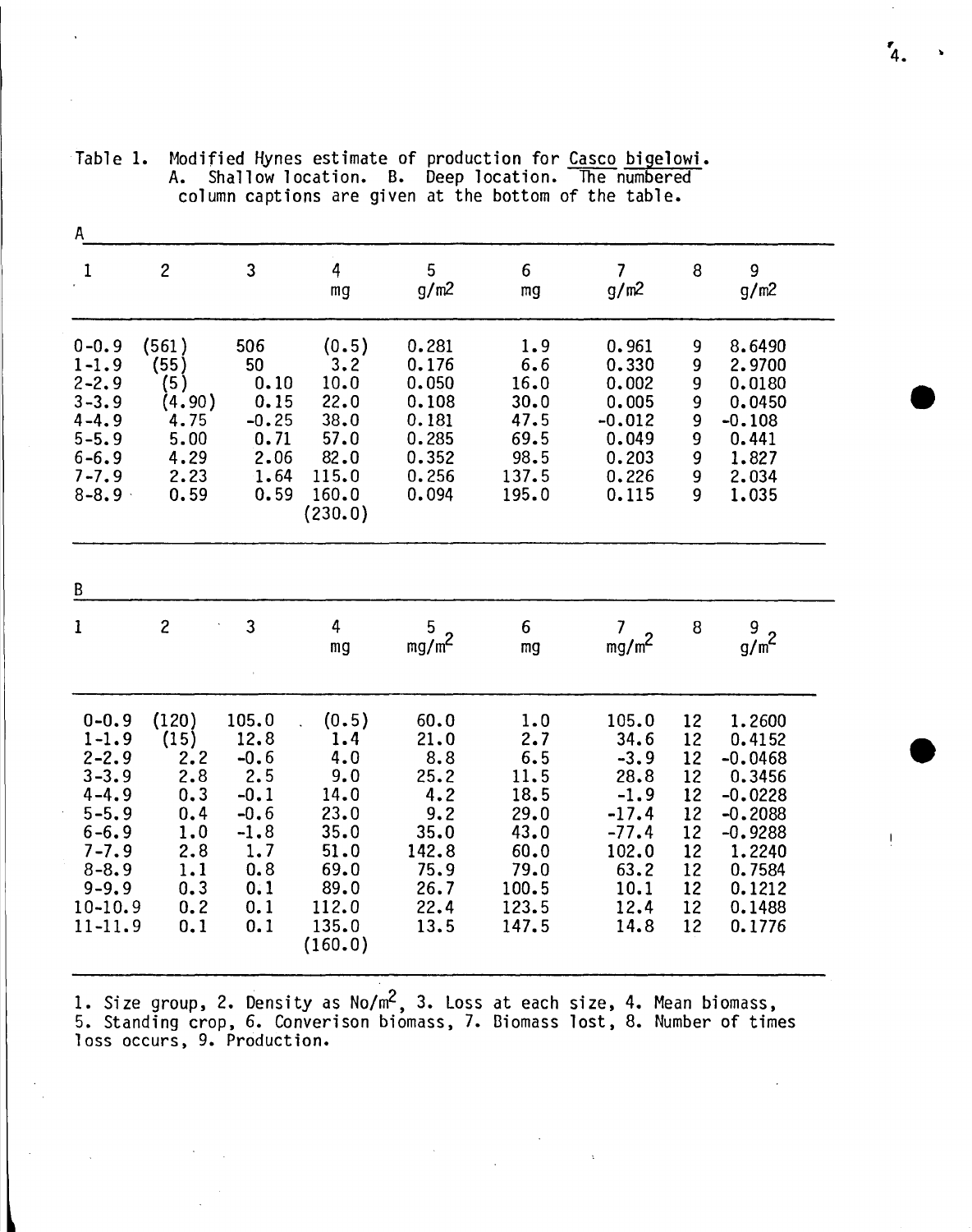

Fig. 2. Wet body weight and length of the exopodite of the first pleopod in micrometer units (1 unit =  $0.025$  mm) for two populations of Casco biglowi.

### Procedure for calculations in Table 1.

, ....

Columns  $1$ ,  $2$  and  $4$  represent the raw data obtained as described above. Suitable size-class groupings for column 1 are those which give 8-20 groups.

Column 3 is obtained by subtracting the bottom value of the first pair in column 2, followed by successive pairs down the column. A negative value is recorded by the amount the bottom value is greater than the upper value.

Column 5 - multiply columns 2 and 4.

Column 6 - determined as half the sum of successive pairs of mean biomass values down column 4.

Column 7 - multiply columns 3 and 6.

Column 8 - each entry is equivalent to the total number of size groups used in column 1.

Column 9 - multiply columns 7 and 8.

The total of column 5 represents the standing crop as annual mean biomass (B) and of column 9 the total production  $(\bar{P})$  for the period considered. To obtain the annual production  $(P)$ , P must be multiplied by the production interval of Benke (1979) which for Casco bigelowi is 0.5, that is the generation time is 2 yr (Wildish 1980).

5.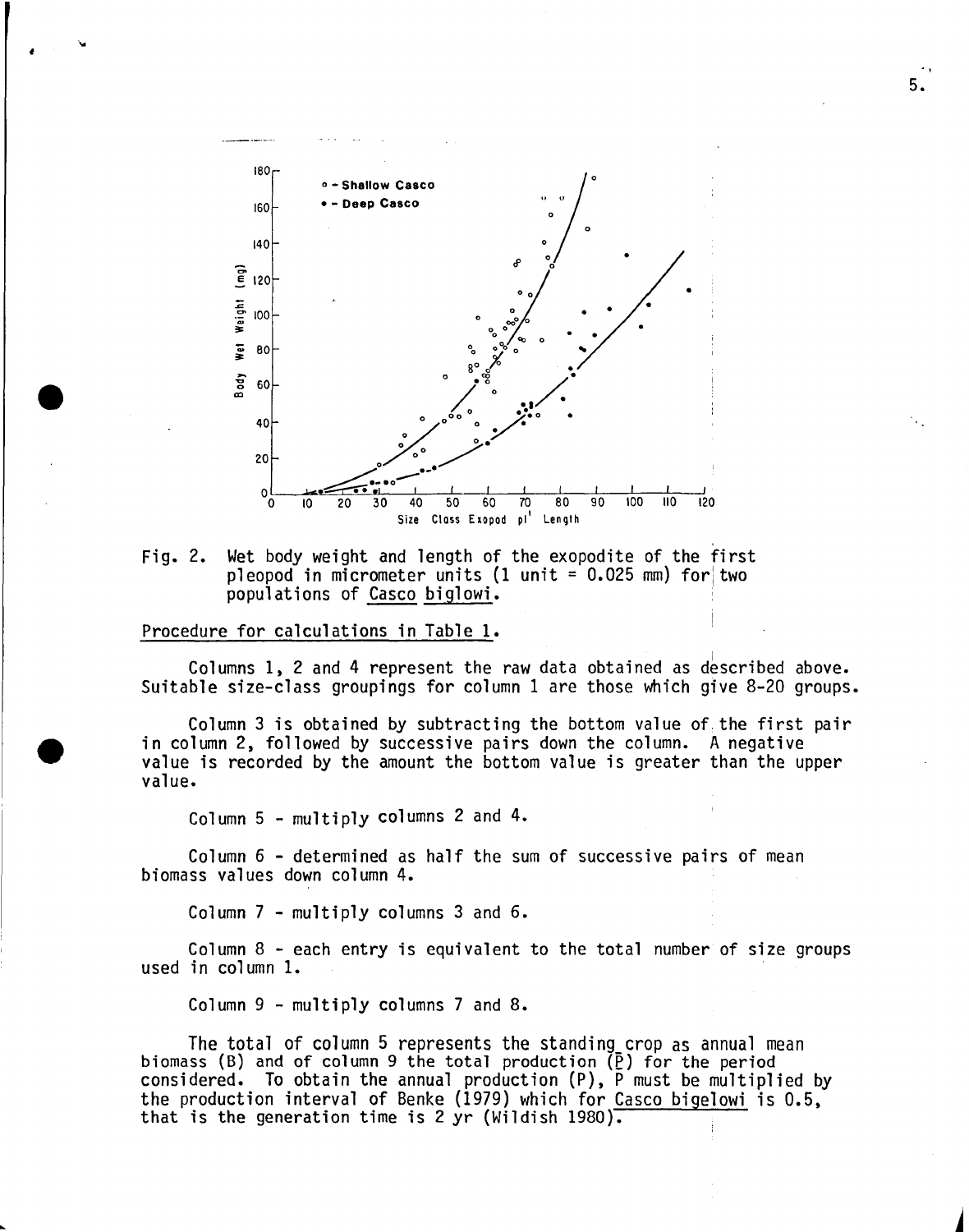Thus:

 $P = 16.9110 \times 0.5 = 8.4555 g/m^2/yr$  and the annual turnover ratio  $(P/B)$  is:  $P/B = 8.4555/1.7825 = 4.7$ .

# Deep location

The size frequency histograms (Fig. 3) for this location are based on a



Fig. 3. Length frequency histograms for the exopodite of the first pleopod in microweter units (1 unit <sup>=</sup> 0.025 mm). Numbers are not corrected to per m<sup>2</sup> and cohort classes are tentative estimates.

much smaller sample (112 Casco for a total area sampled of *9mf).* Size-related sample bias was thought to involve only the first two size groups (Fig. 1) and to be due to sieving losses only. From knowledge of the sediments at this location (Wildish, unpubl.), it was known that only the top 10 cm of sediment were occupied by benthic animals and hence the grab adequately sampled Casco. However, Casco were sparsely distributed here, at a nearest neighbour distance equal or greater than the grab dimensions, thus, possibly resulting in uneven captures of some size groups. Since the results are also affected by the infrequent and small sample sizes, further sampling efforts are presently underway and the estimate presented here should be regarded as preliminary.

 $6\degree$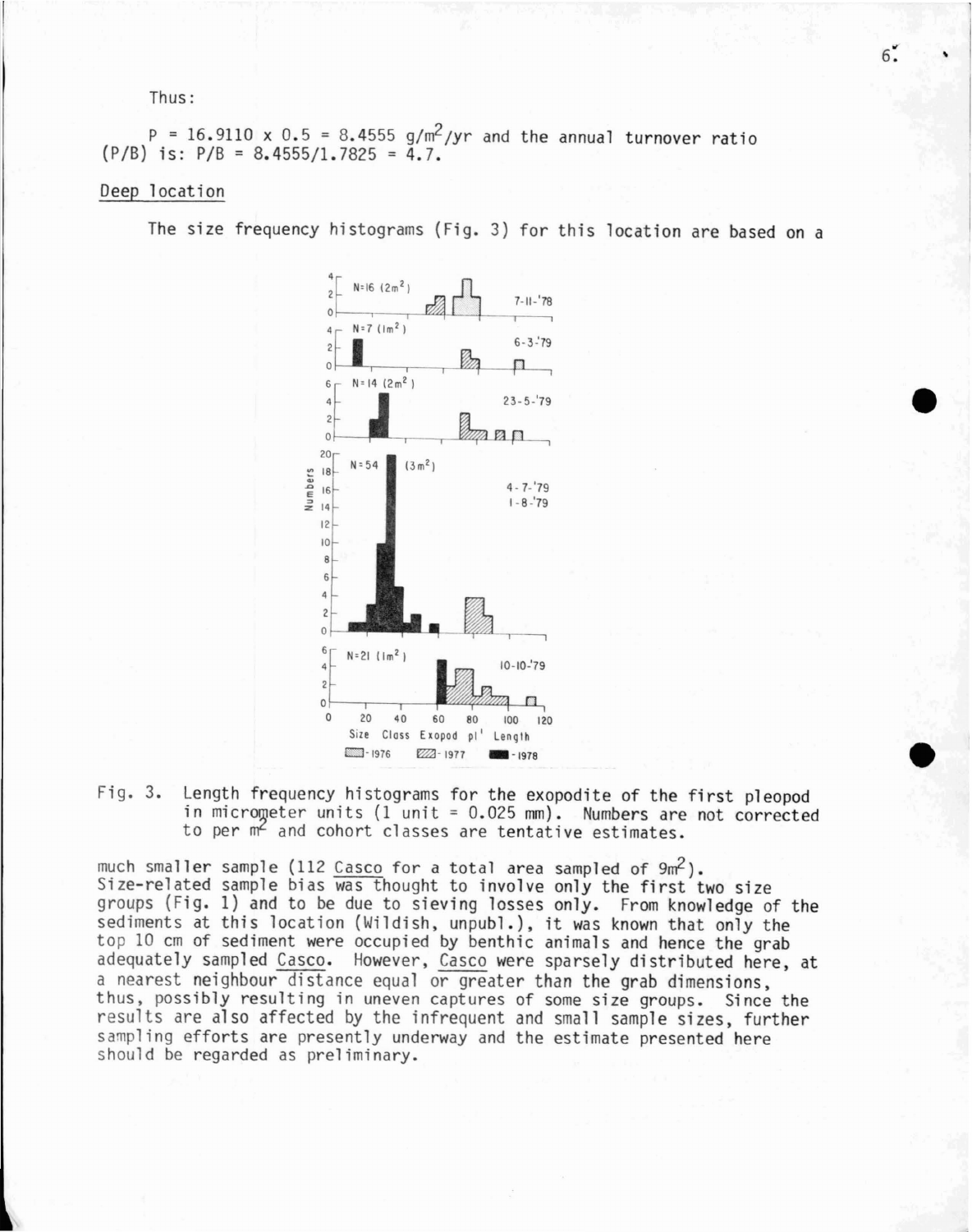Initial population size is estimated from the ovigerous female density<br>in November, 1978, which was  $3/m^2$ . These females had a mean body length<br>of 15.0 mm and hence Y = 40 as estimated from the empirical relationship<br>(Wi 40 <sup>=</sup> 120. Wet weight determination on a subsample of the deep population is shown in Fig. 2. For the same size class, the shallow population is considerably heavier than for the deep one. If body wet weight is plotted against body length, both populations follow the same trend (Fig. 4). This indicates that the deep Casco are more spindly in body shape, as well as lighter, than the shallower forms at the same exopod pleopod 1 length.



Fig. 4. Wet body weight and body length in subsamples of shallow and deep Casco bigelowi.

From Table 1B,  $\bar{P} = 3.2436$  and hence: P = 3.2436 x 0.5 = 1.6218 and the annual turnover ratio is:  $P/B = 1.6218/0.4447 = 3.6$ .

## CONCLUS IONS

L

 $\ddot{\phantom{0}}$ 

The validity of the estimates presented here (Table 2) depend on the fact that, during field sampling, measures of density are not affected by significant migrations into or out of the sampling area. This assumption

Table 2. Annual production and production:biomass turnover ratios based on wet weight data for Casco bigelowi.

| Population |           | P annual | P:B<br>_____ |
|------------|-----------|----------|--------------|
| "Shallow"  | $\bullet$ | 7.3188   | 4.7436       |
| "Deep"     |           | 1.6218   | 3.6470       |

does appear to be true at least for the shallow location, although two co-occurring amphipods, Leptocheirus pinguis and Pontoporeia femorata showed evidence of such migration (Wildish  $1980$ ).

7.

J